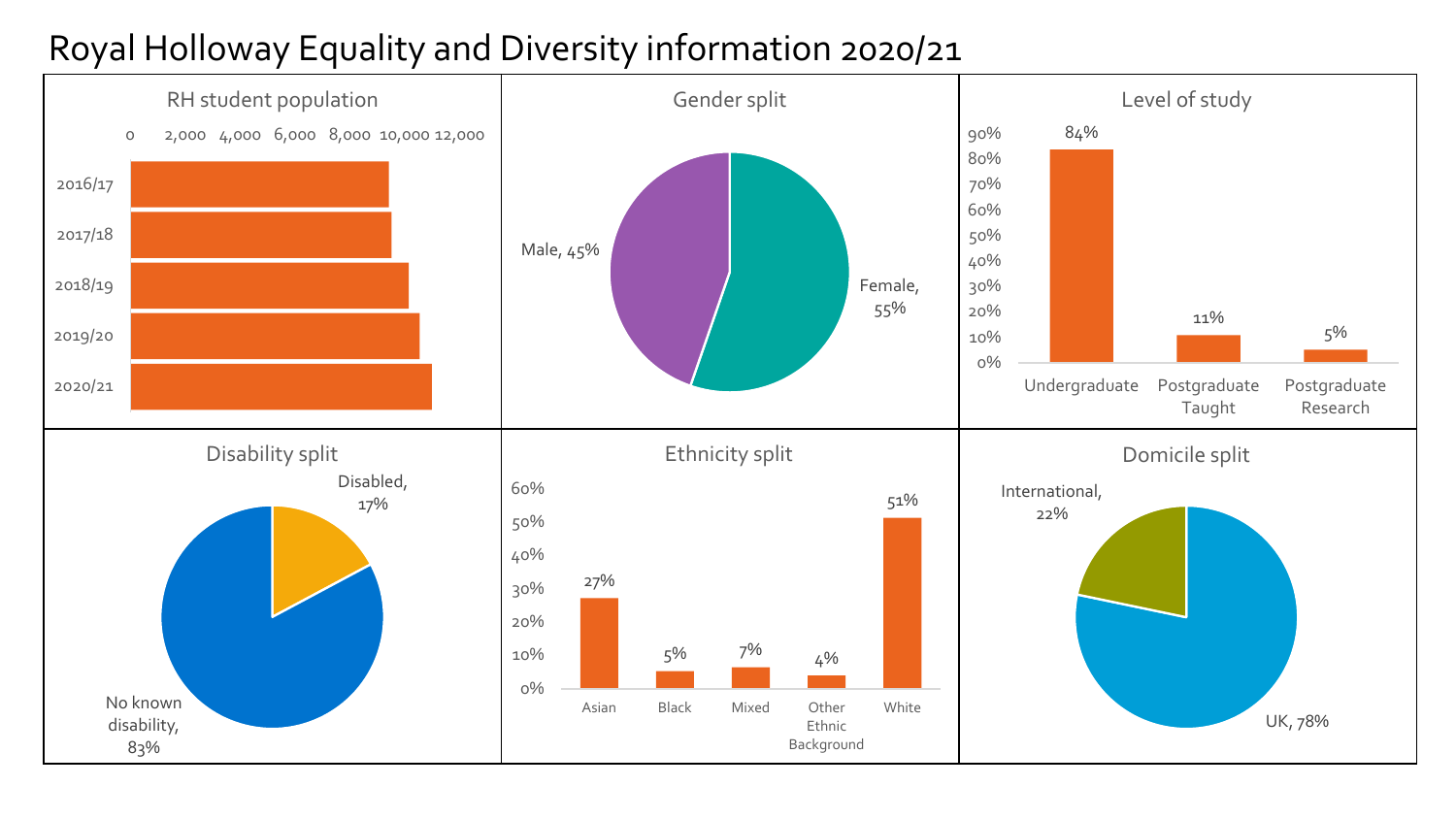## Royal Holloway Undergraduate summary information 2020/21

- These charts show the proportion of undergraduate students in different student groups in 2020/21, along with the percentage of each group awarded a  $1<sup>st</sup>$  class or 2:1 degree classification.
- A full report on the performance of each of these groups is used as part of the internal review process.